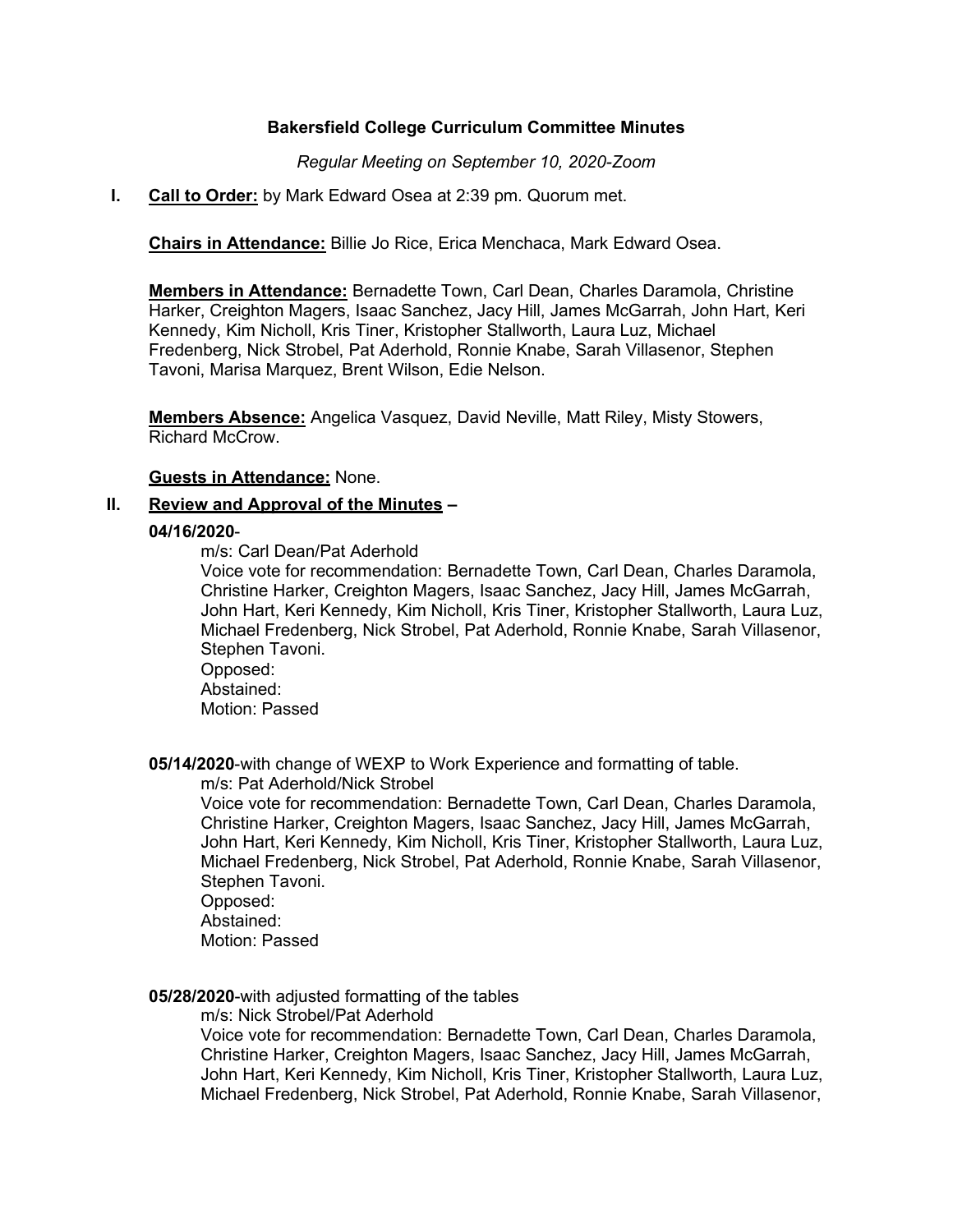Stephen Tavoni. Opposed: Abstained: Motion: Passed

**07/09/2020**-Tabled until next meeting

## **8/27/2020**-

m/s: Pat Aderhold/Nick Strobel

Voice vote for recommendation: Bernadette Town, Carl Dean, Charles Daramola, Christine Harker, Creighton Magers, Isaac Sanchez, Jacy Hill, James McGarrah, John Hart, Keri Kennedy, Kim Nicholl, Kris Tiner, Kristopher Stallworth, Laura Luz, Michael Fredenberg, Nick Strobel, Pat Aderhold, Ronnie Knabe, Sarah Villasenor, Stephen Tavoni.

Opposed: Abstained:

Motion: Passed

## **III. Reports-**

- Curriculum Co-Chairs' Report-
	- $\circ$  Erica mentioned 6-year Course Reviews are on the Canvas site. If you want to offer your course CE or DE you need to submit now as there may not be another Emergency approval.
	- $\circ$  Credit for Prior Learning will be wrapping up and procedures implemented. It will go to Academic Senate. Competency Based Education is just starting.
- Articulation Officer Report-
	- $\circ$  Summary of Curriculum Changes-Summary of curricular changes were just sent out by Mark last week.
	- o UC Transfer Pathways/5C-Mark has been appointed to join 5C. Mark was asked to join the UC Transfer task force. Congratulations.
- Assessment Co-Chair Report- Brent mentioned Assessment has met once already and will start reviewing. He requested other faculty to sign up to do a Roundtable at the Assessment meetings. It would be a short 10/15 minute presentation on how their courses are doing based on PARR (Plan, Assess, Reflect, Refine).
- **IV. Opportunities to Address the Committee-**2 minutes per item None
- **V. Additions to the Agenda-** (immediate action required, which did not come to the attention of the E-Board until after the agenda was posted; requires 2/3 vote of members present)

# **VI. First Agenda – (non-voting item)**

Mark went over the Course Review Checklist for reviewing courses located in Canvas. List posted to committee webpage

**VII. Second Agenda – (Voting item)**- Clarification was provided for WELD requests. They are only requesting Hybrid which requires some in-person contact.